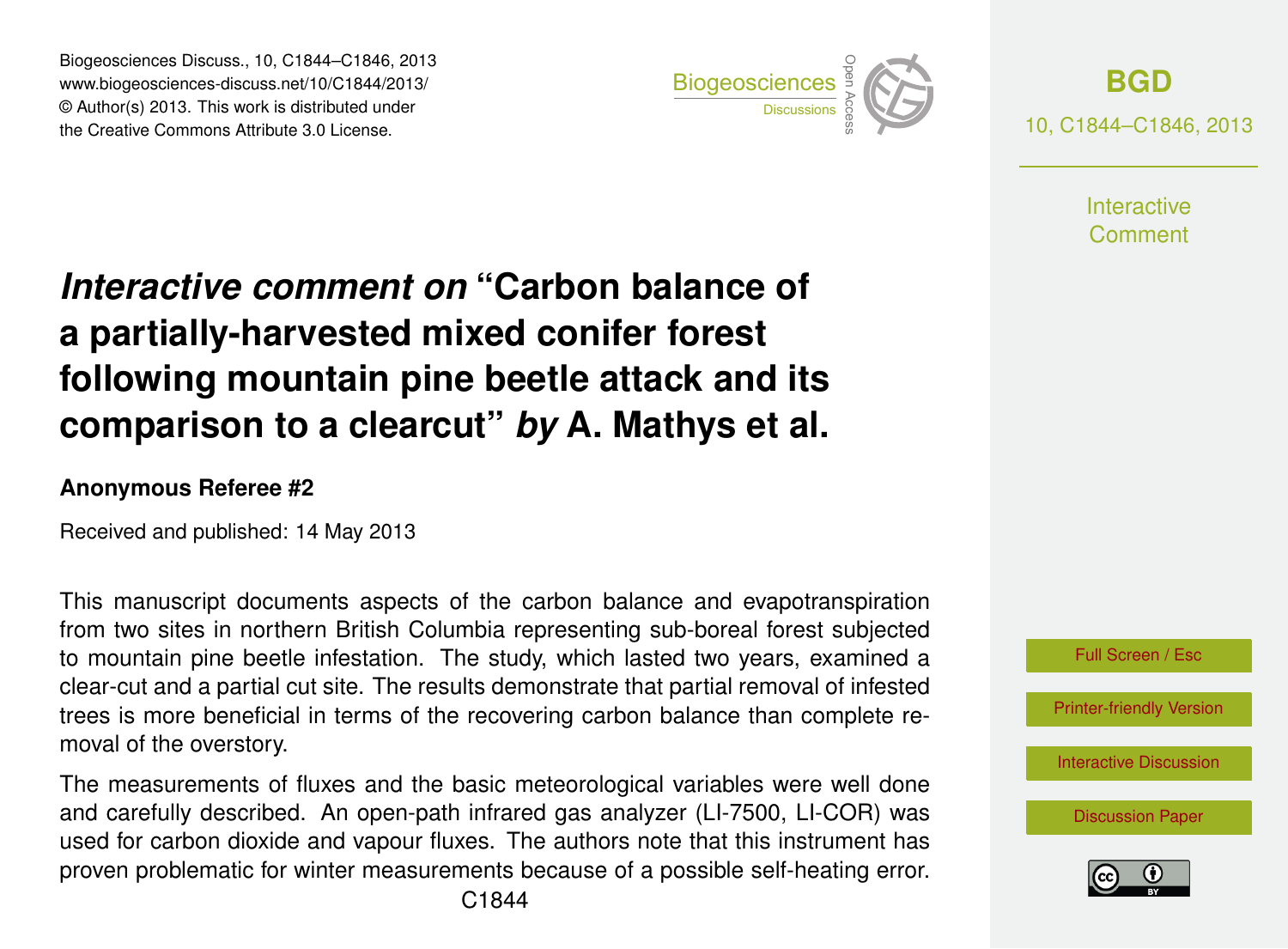They did not attempt any sort of correction. Rather they decided to reject all wintertime flux values when the net ecosystem exchange was <0 and the wind speed was <4 metres per second. The descriptions of methods are adequate with a couple of exceptions. There is a rather vague commentary about instrument calibration being performed in the lab prior to field deployment. Very scant or no further explanation is given and so correcting for calibration changes is implied rather than clearly demonstrated. Secondly, there is insufficient reason given for measuring precipitation at a height of 5 m in a canopy opening. I suspect that this height was chosen to allow for sufficient field of view above the gauge, but this is not explained.

The authors correctly point out that increasing air temperature is a primary reason why the mountain pine beetle has been an increasingly serious problem in the pine forests in northern British Columbia. Where this is discussed (page 4930, lines 4 to 6) they note an increase in air temperature from 1895 to 1995 as the leading cause. However, it is the increase in winter air temperature in particular that is critical. It would be more useful to include winter temperature increases in the argument.

The seasonal carbon and evapotranspiration characteristics of the two sites over the two years of measurement are exhaustively described with abundant numerical values of fluxes and good graphical displays. I found only one suspect description: NEP for the clear-cut site (MPB-09C) in June 2010 is given as -20 g C per square meter per month (page 4943, line 2), but the value is more like -15 (see Figure 10).

Table 1 documents the characteristics of the partial harvest site. It is unclear what the stated standard deviation of stand age means. It is more likely to be simply an estimate of the error in the estimate. Also there is no standard deviation in the thickness of the LFH horizon. Does this mean there was only one sample taken? It would be useful to know the number of samples for determination of mineral soil carbon and fine mineral soil bulk density.

It is not clear to me why the site map (Figure 1) designates different patches with

## **[BGD](http://www.biogeosciences-discuss.net)**

10, C1844–C1846, 2013

Interactive **Comment** 

Full Screen / Esc

[Printer-friendly Version](http://www.biogeosciences-discuss.net/10/C1844/2013/bgd-10-C1844-2013-print.pdf)

[Interactive Discussion](http://www.biogeosciences-discuss.net/10/4927/2013/bgd-10-4927-2013-discussion.html)

[Discussion Paper](http://www.biogeosciences-discuss.net/10/4927/2013/bgd-10-4927-2013.pdf)